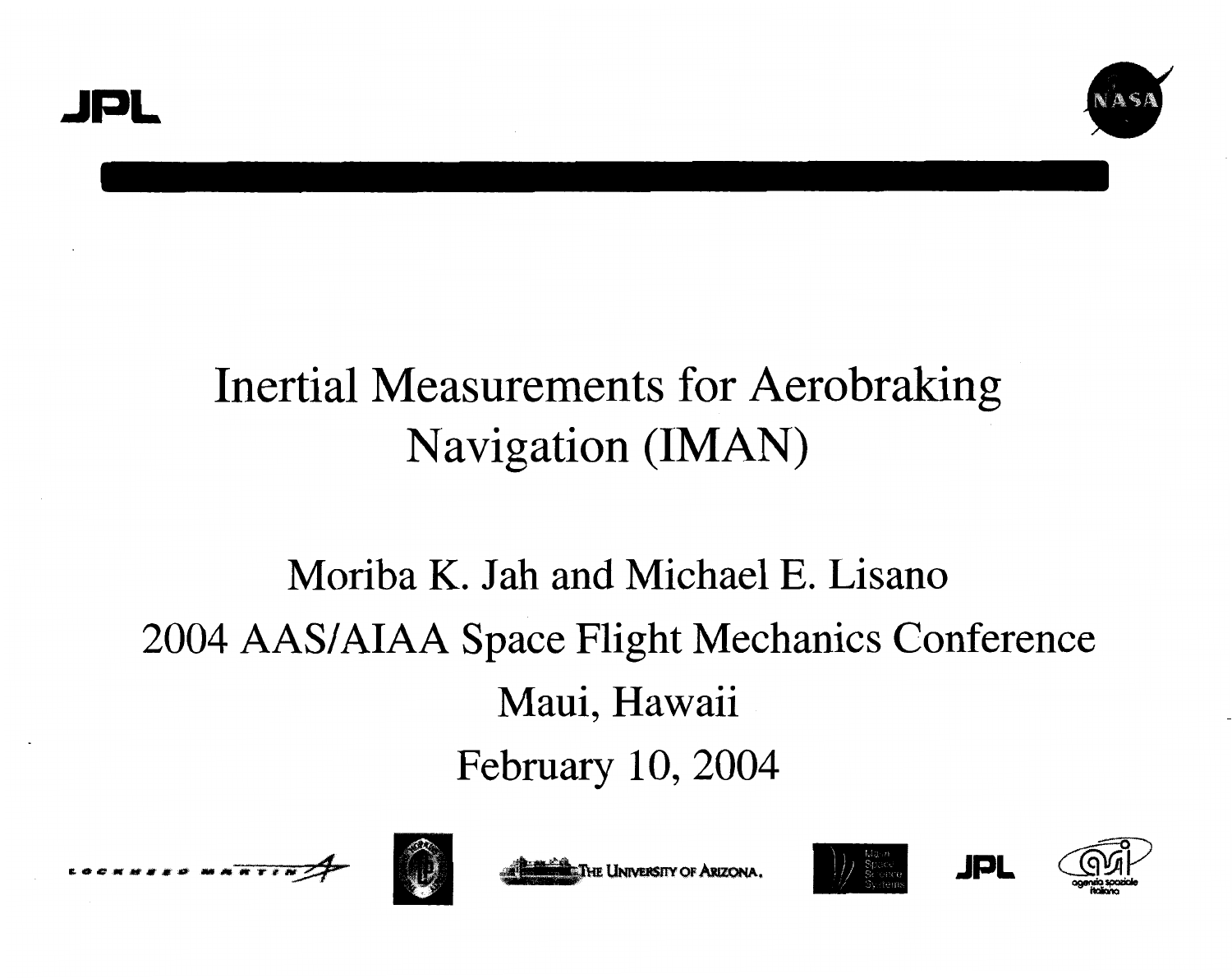### **JPL** Aerobraking Navigation



Navigation Strategy for A/B will be similar to MGS and ODY

24/7 OD operations to reconstruct every drag pass, determine density Daily strategy analysis to support ABM planning/decision

#### OD Process

Marshal inputs - ICs from last solution, attitude profile, atmos inputs Collect tracking and SMFs after drag pass Reconstruct previous orbit(s) drag pass densities using atmos model Predict forward using MarsGRAM model with weekly wave determination Deliver SPK and OPTG file

Daily Strategic Process

Runout deterministic OD solution, Compare to Baseline Implement corridor control strategy, NAV recornmends ABM decision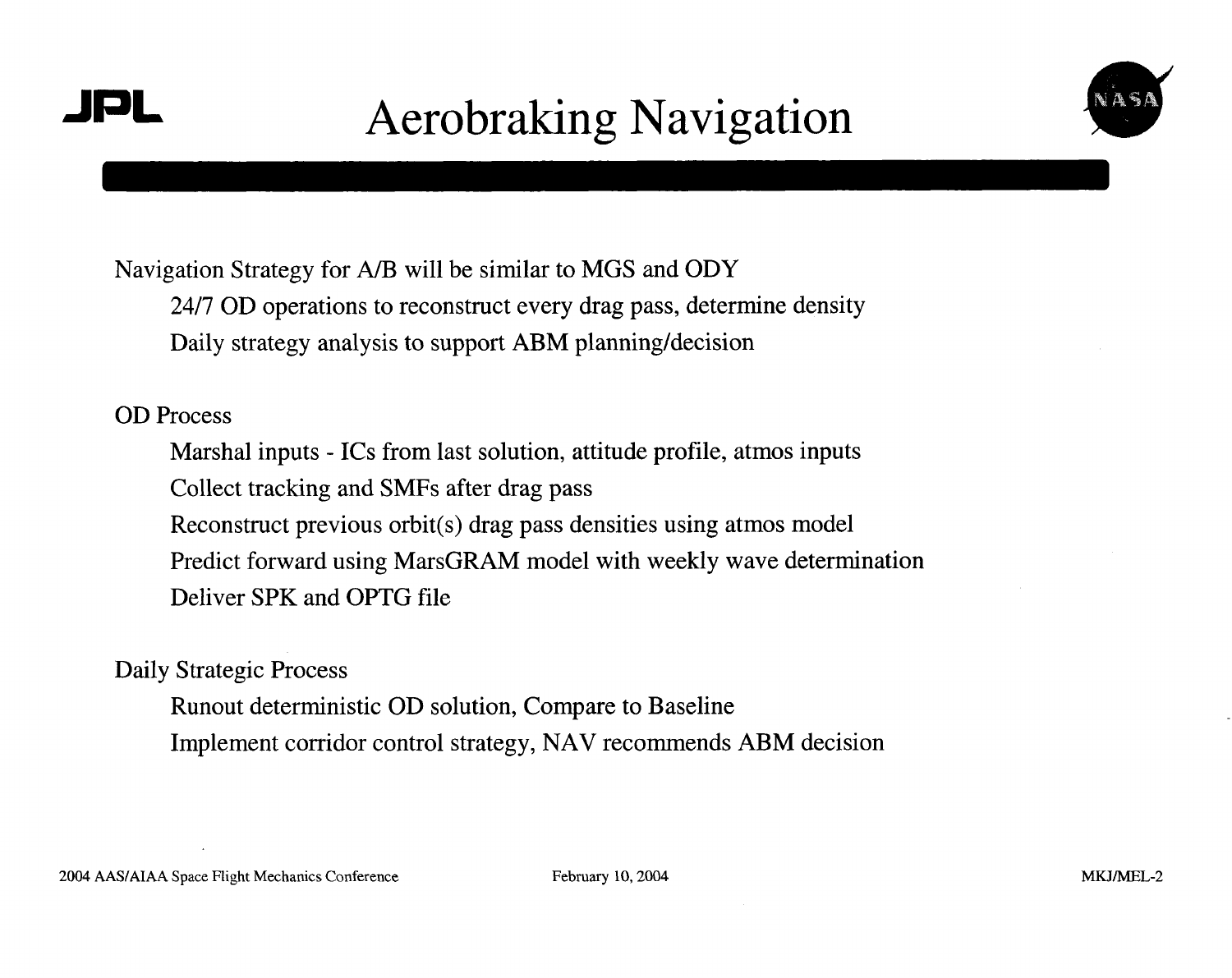



# **JPL** Aerobrakmg Navigation Process

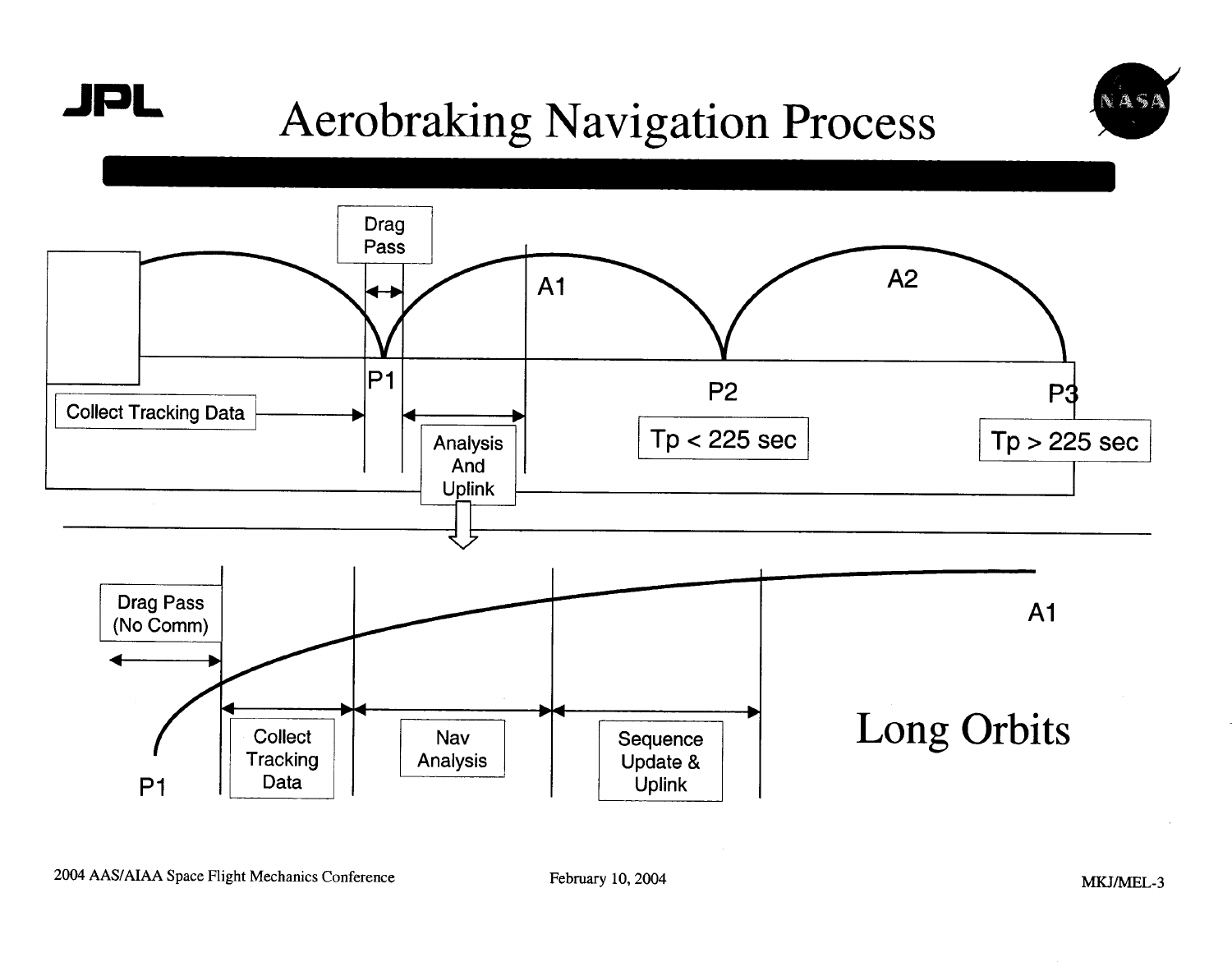



# **JPL** Aerobraking Navigation Process



February 10,2004 **MKJ/MEL-4** 

 $\sim$   $\sim$   $\sim$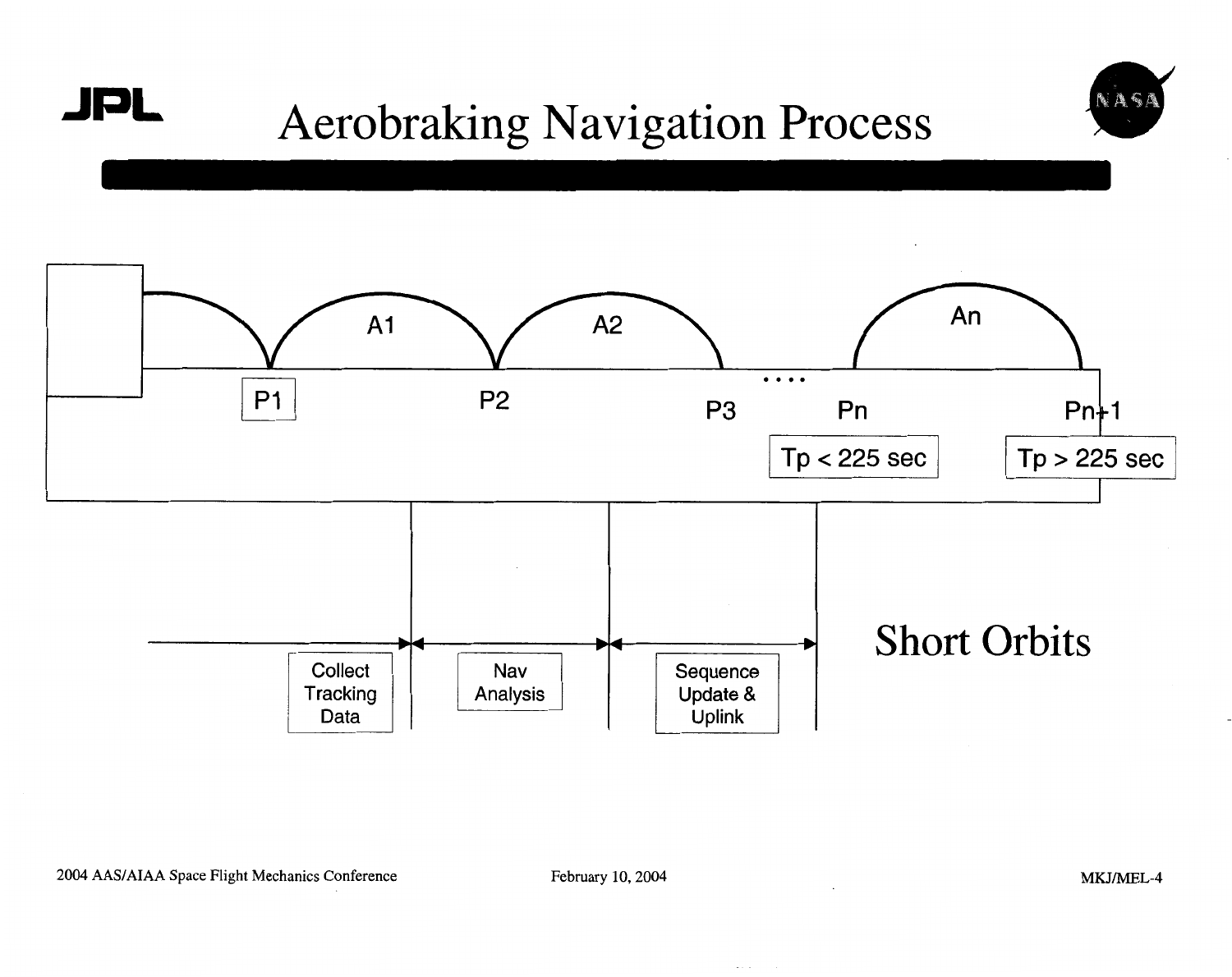# **JpL** Aerobraking Nav Prediction Accuracy



- Requirement
	- Must predict Periapsis Time to within 225 see
- **Capability** 
	- Timing requirement uncertainty dominated by assumption on future drag pass atmospheric uncertainty
- Atmospheric Variability  $\bullet$ 
	- Total Orbit-to-Orbit Atmospheric variability: 105% **(3-0)**
- Periapsis timing prediction  $\bullet$ 
	- To first order, the expected change in orbit period per drag pass will indicate how well future periapses can be predicted
	- This simplifying assumption is supported by OD covariance analysis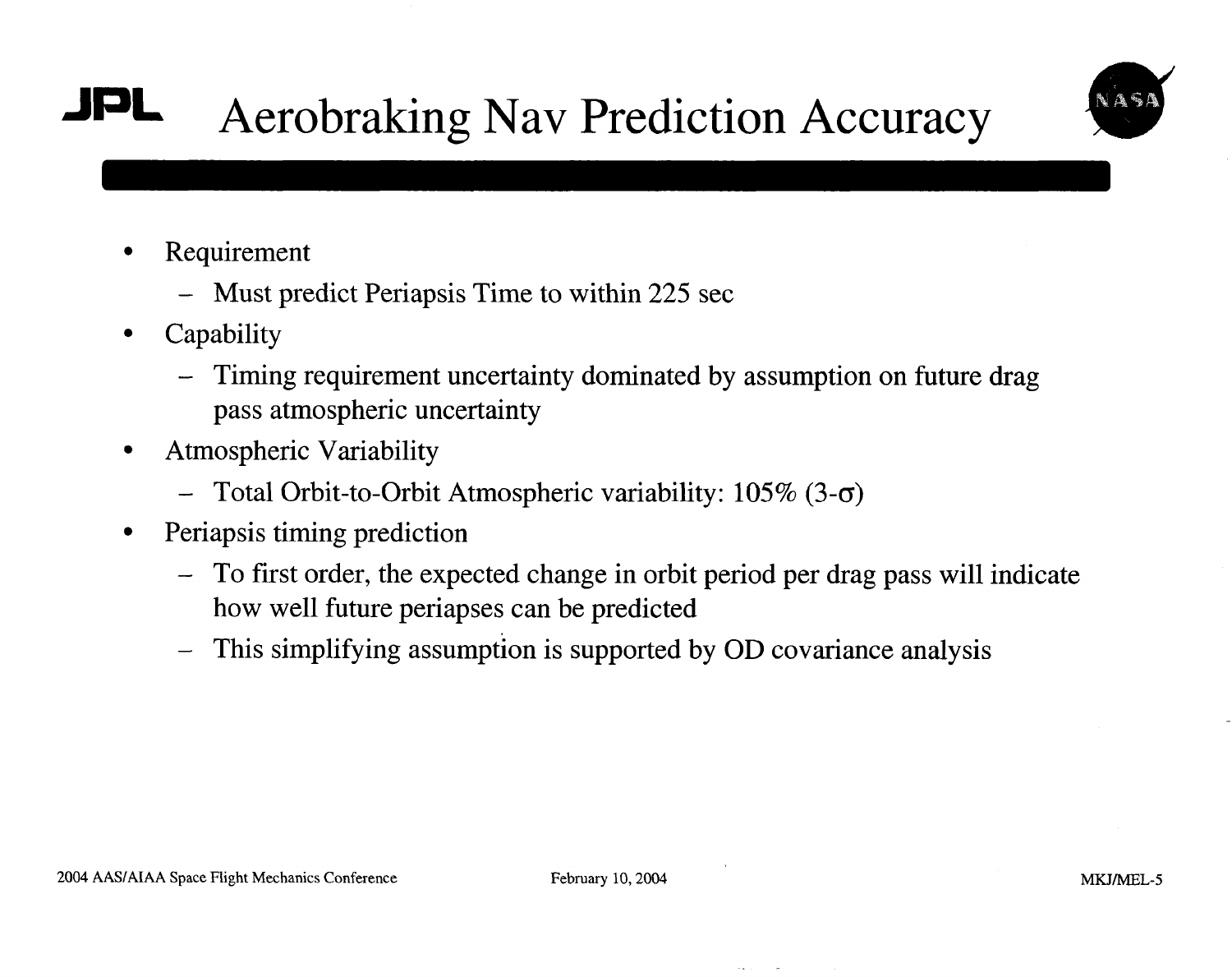### **JPL** Nav Predict Capability



- Example  $\bullet$ 
	- Total expected Period change for a given drag pass is 1000 seconds
	- Atmosphere could change density by  $105\%$
	- Resulting Period change could be off by  $105\% = 1050$  sec
	- If orbit Period is different by 1050 seconds, then the time of the next periapsis will be different by 1050 seconds
	- This fails to meet the 225 sec requirement
- Large Period Orbits  $\bullet$ 
	- Period change per rev is large
	- Therefore can never predict more than 1 periapsis ahead within the 225 sec requirement with any confidence
- Small Period Orbits  $\bullet$ 
	- Period change per rev is small (for example 30 seconds)
	- Therefore can predict several periapses in the future to within the 225 second requirement
	- Example:  $105\%$  uncertainty (31.5 sec) will allow  $\sim a \, 7$  rev predict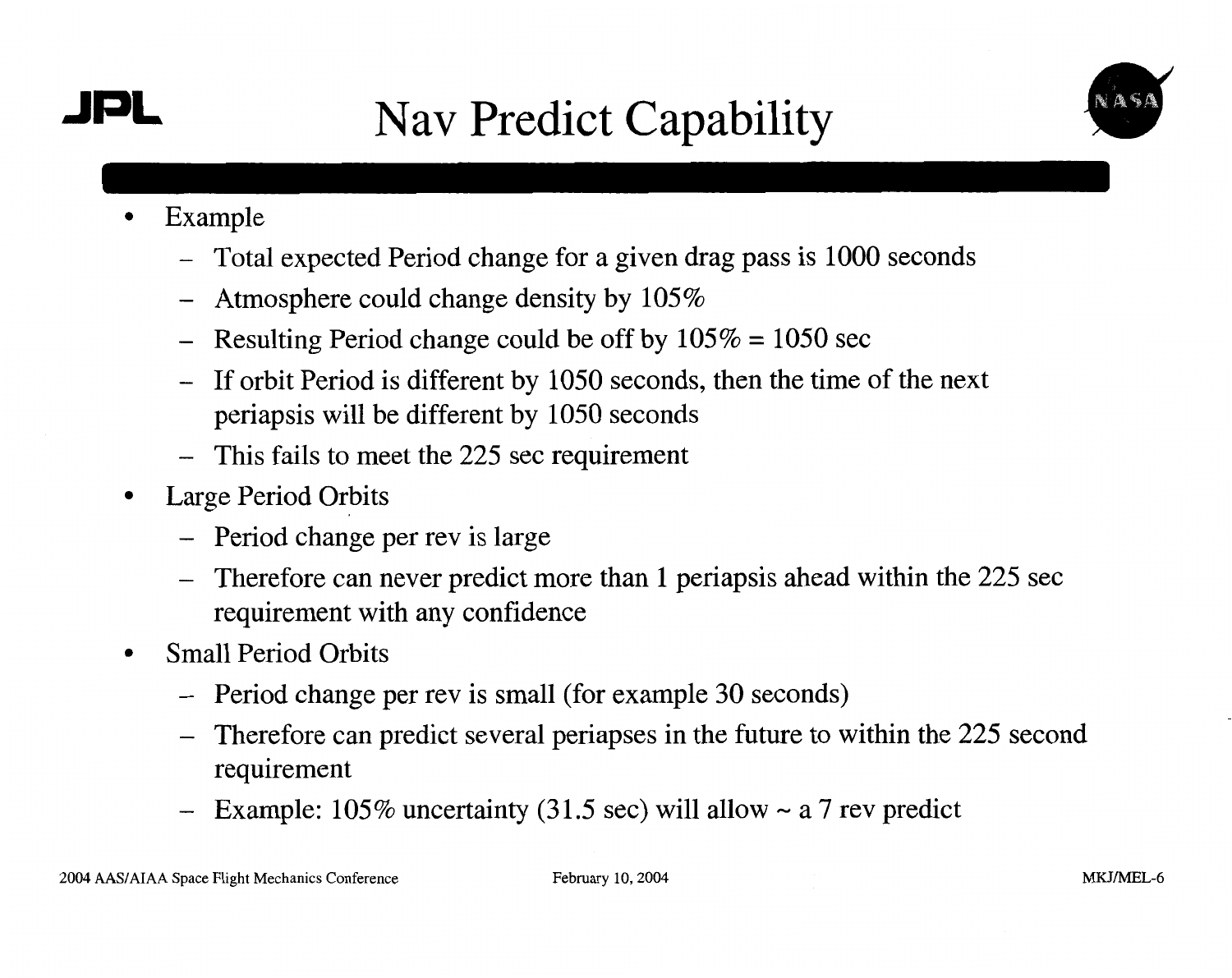

**e** 

# **JPL** Aerobraking Caveats



- - The spacecraft must slew into the aerobraking orientation prior to each drag pass.<br>There is a loss of radiometric tracking precisely when the spacecraft "flies" through the most dynamically changing and unknown portion of its trajectory.
	- This leads to a significant increase in the spacecraft's post-pass state (position and velocity) uncertainty.
- **e**  When reconstructing the drag pass, it is assumed that the spacecraft's total change in velocity due to the
	- atmospheric effects is purely due to drag.<br>- In practice, the aerobraking orbits do not In practice, the aerobraking orbits do not tend to fit the radiometric data unless residual noise is modeled as artificial dynamic acceleration events.
	- It is likely that the residual noise is due to the lack of modeling of aerodynamic lift and side-force. -
- **e**  The aerobraking orbit reconstruction process is very time consuming (i.e. lasting several hours for each orbit) and workforce intensive (9 navigators for the Mars Odyssey aerobraking operations).
- All of the spacecraft events occur on a ground-generated timeline (i.e. a sequence of commands). At times, up to 3 sequences must be generated and successfully uplinked to the spacecraft every 24 hours.<br>The personnel required to perform this task constitutes an additional operational cost.
	-
- Spacecraft events take place at times relative to the predicted time of periapse. Any error in this prediction could lead to:
	- aerobraking corridor control maneuver errors and thus inefficient propellant usage.
	- —<br> aerobraking drag pass attitude configuration slewing at off-nominal times, capable of inducing inadvertent compensative thruster firings, and thus another source of inefficient propellant usage (inadvertent safe-mode entry triggering is another possible outcome).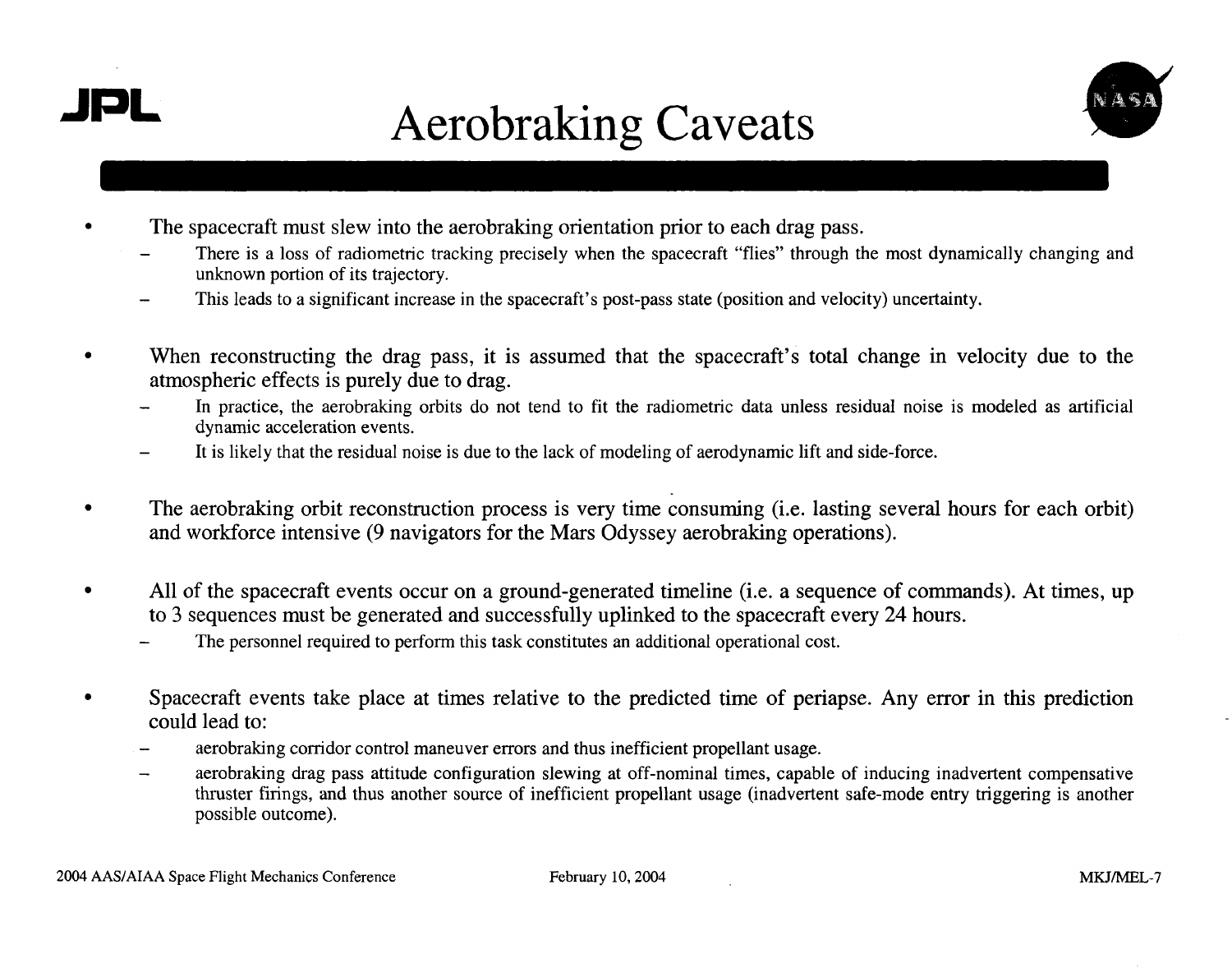

### **JPL** The Stage Is Set...



- Questions:
	- Is there a way to avoid the traditional tracking data gap?
	- Is there a way to improve our atmospheric models?
	- Is there a way to be less sensitive to tracking problems after a drag pass?
	- Is there a way to increase our knowledge of the spacecraft state?

### Answers:

- There may be if the state is being measured through the drag pass.
- Perhaps, if we can estimate for atmospheric model parameters of interest during a drag pass.
- Yes, if the drag pass is measured as it occurs instead of after.
- Yes, if the drag pass data type used is "strong" enough.
	- Data Noise and Observation/State Partials.
- 6-DOF drag pass reconstruction via IMU data processing could provide the answers.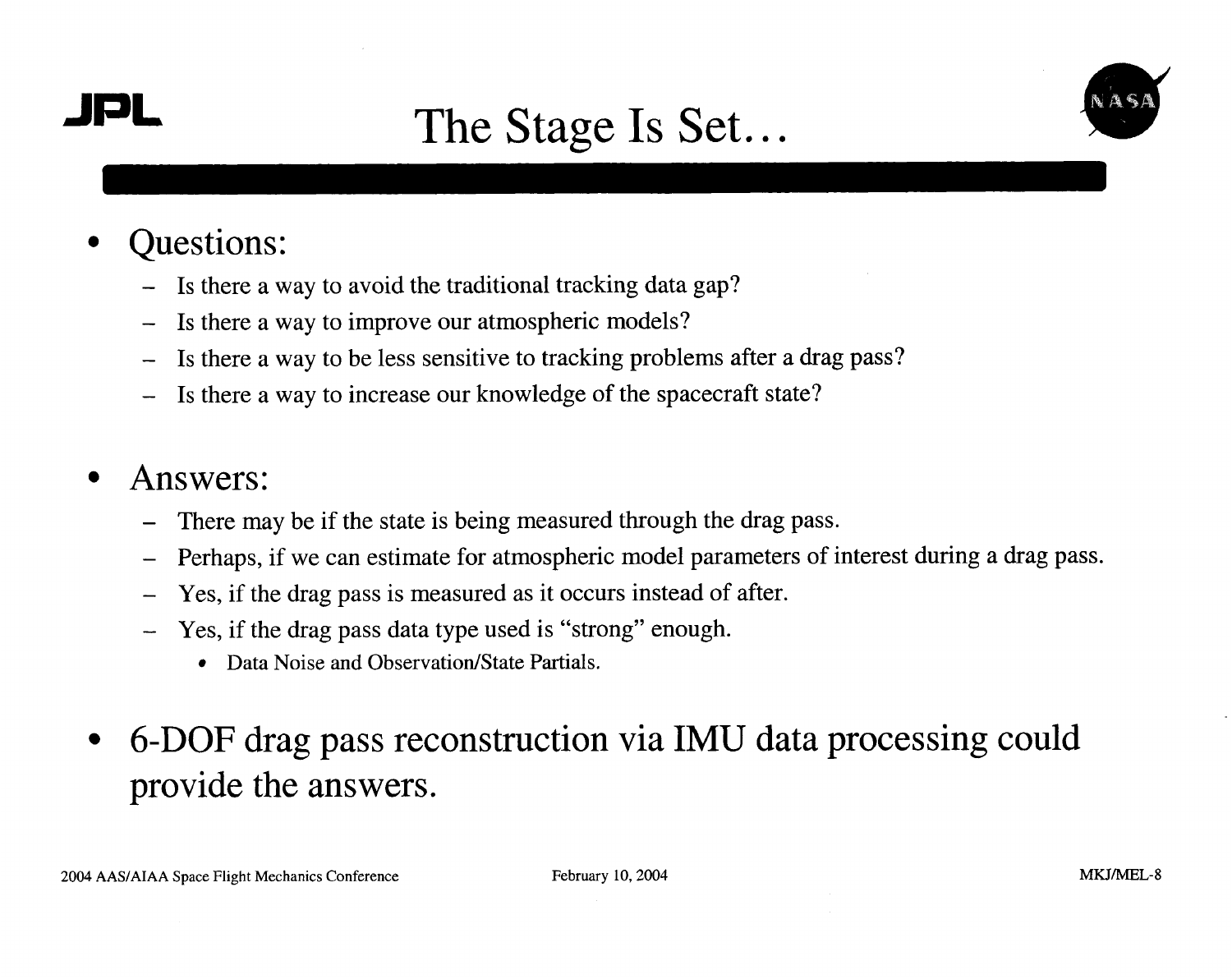

- **IPANEMA** (Java)
	- 6-DOF Kinematic State Filter with DMC
		- 19 Kinematic States
			- $-X = [r,v,a,q,\omega,\alpha]$
		- Capable of ingesting user defined force, torque, spacecraft, and planetary models and state parameters
- IMAN (Java/Python)
	- Aerobraking-tailored force, spacecraft, and planetary atmosphere model with additional state parameters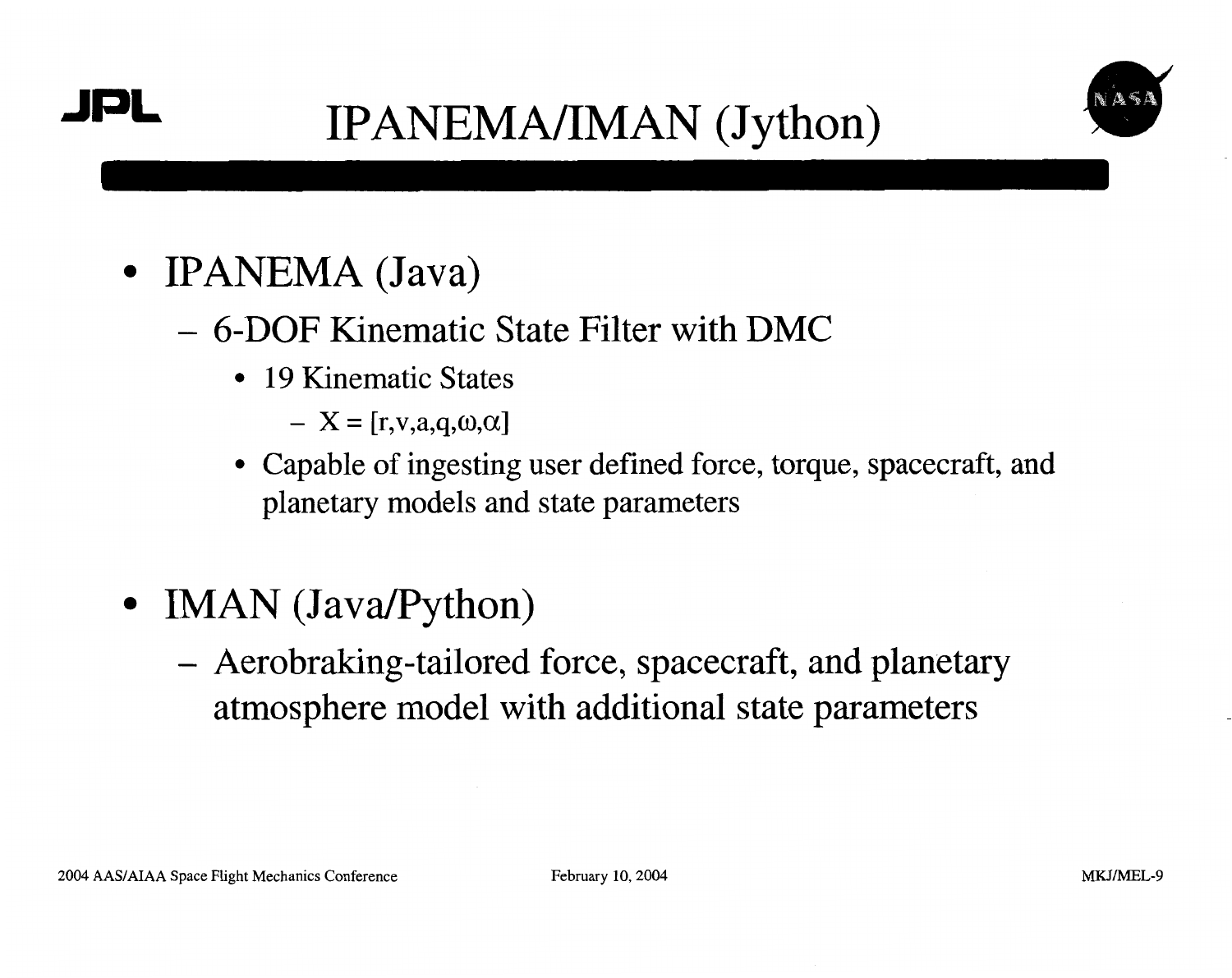

#### JPL **IPANEMA Prototype Software Design**

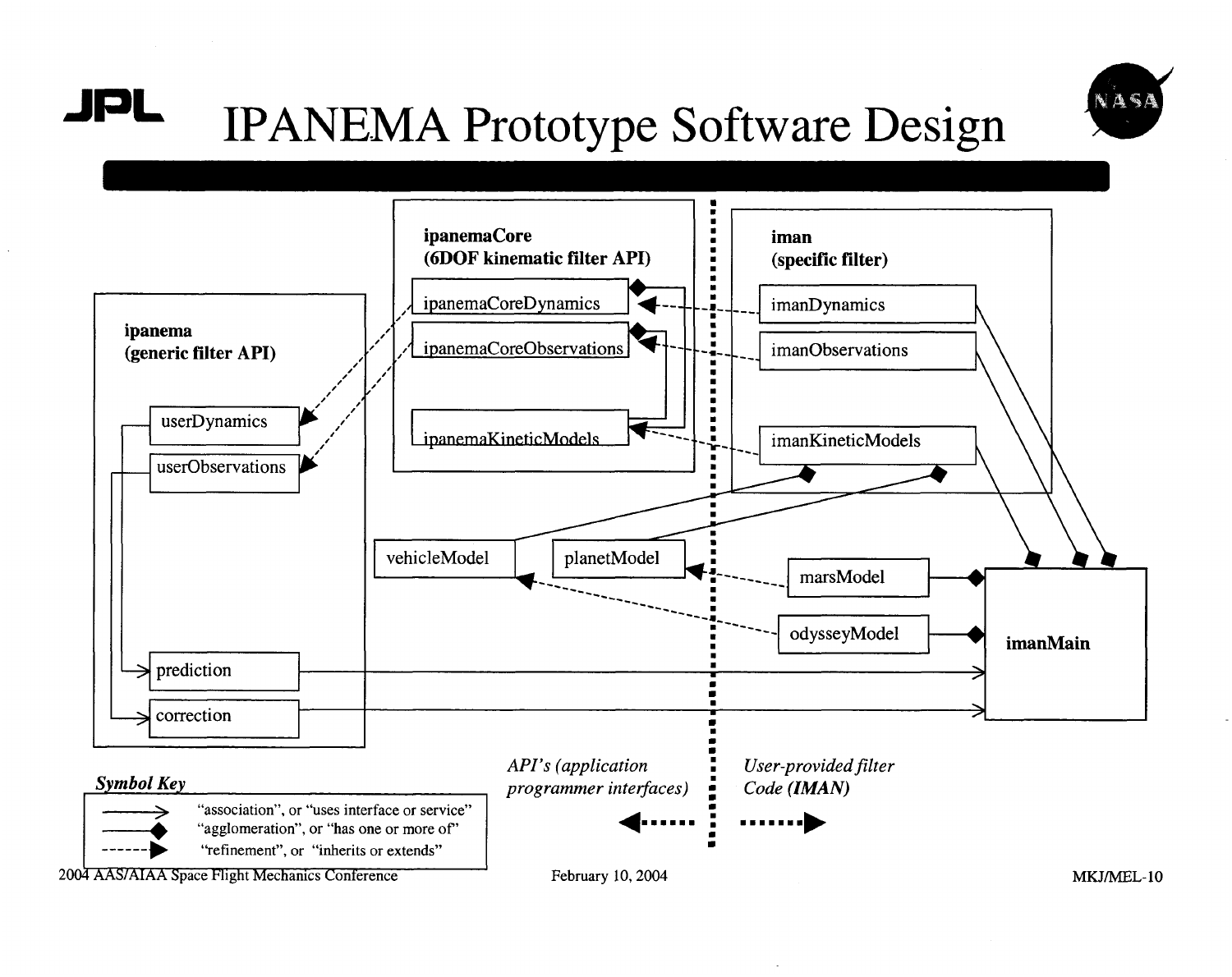<span id="page-10-0"></span>



- Obtain pre drag-pass state and covariance based on best pre drag-pass radiometric fit.
- Generate predicted atmospheric model parameters for upcoming drag-pass.
	- Could be generated based on MarsGRAM.
- Obtain IMU data from telemetry
	- May have to be pre-processed.
- Initialize IMAN with pre drag-pass state and covariance and obtain post drag-pass state and covariance estimate based on 6-DOF fit.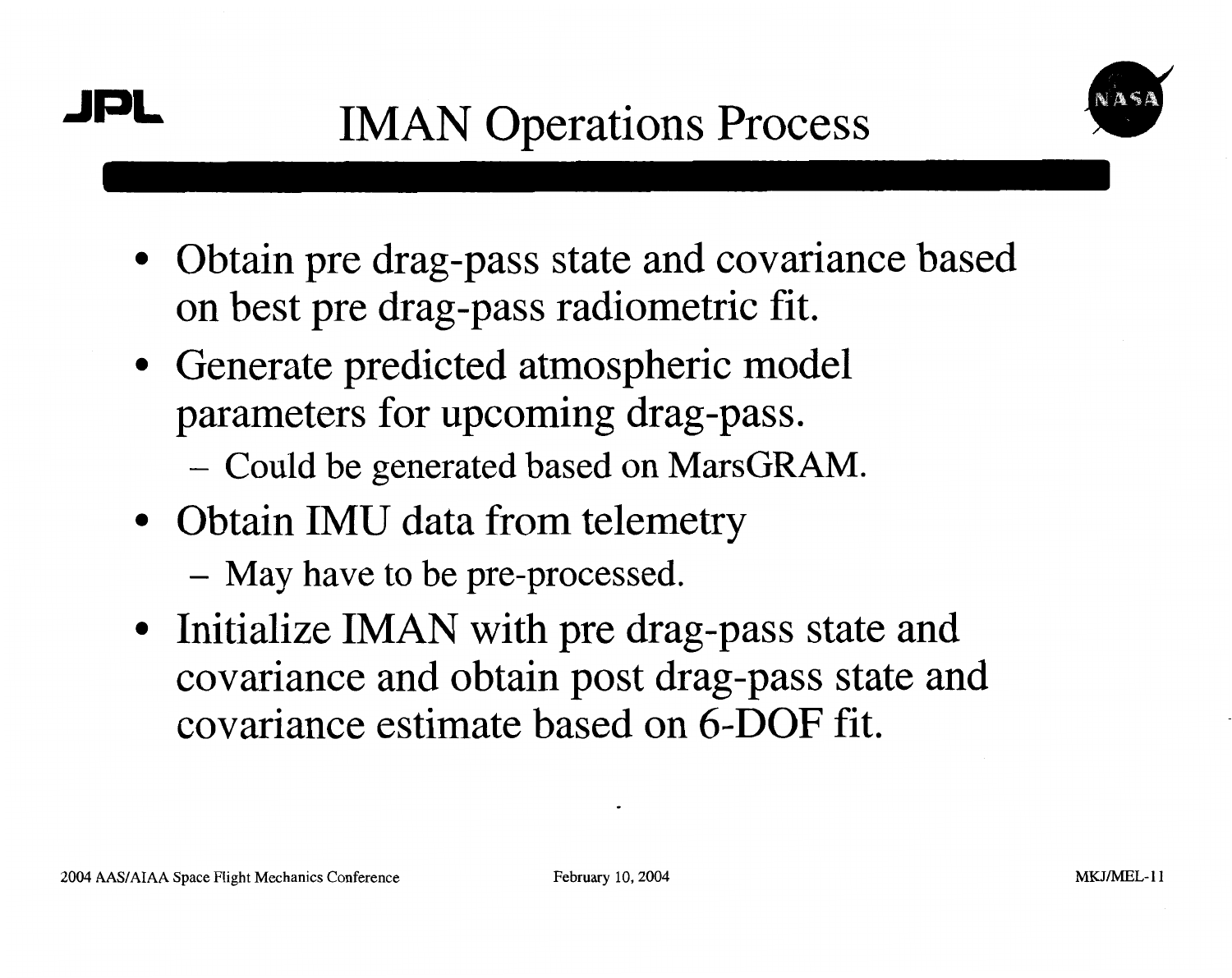





2004 **AASIAIAA** Space Flight Mechanics Conference February 10,2004 MKJ/MEL- **12**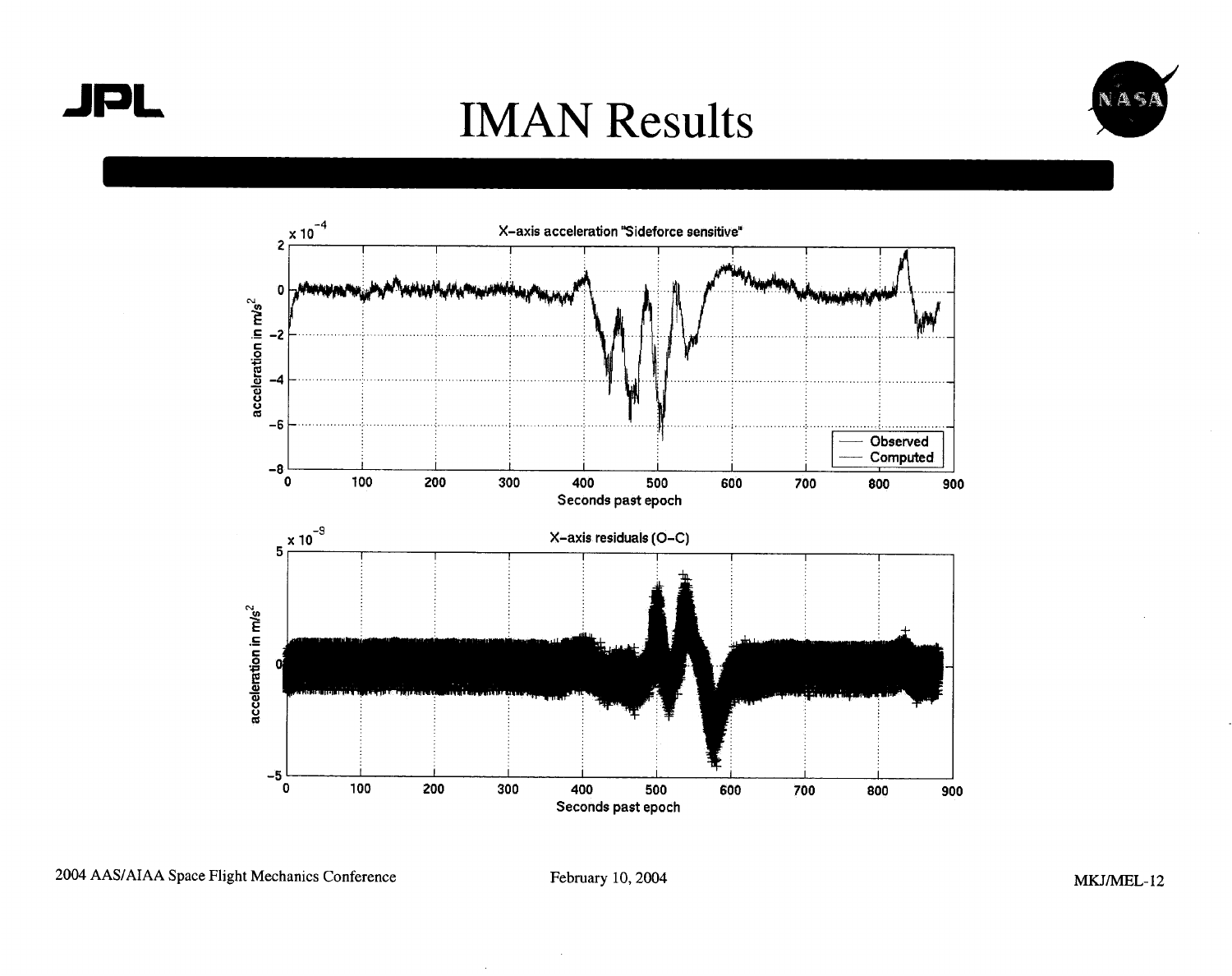**JPL** 

### **IMAN Results**





2004 AAS/AIAA Space Flight Mechanics Conference

February 10, 2004

MKJ/MEL-13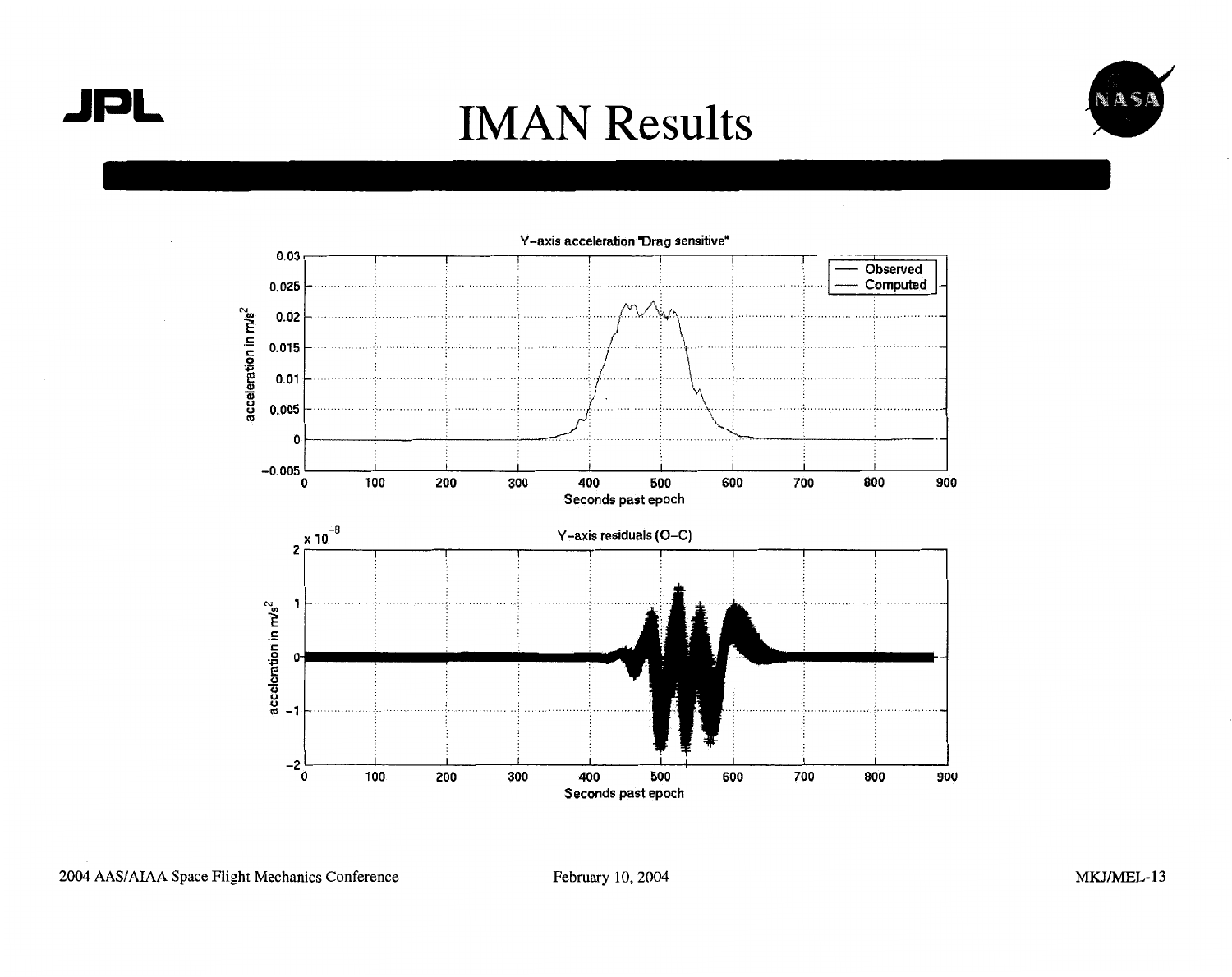

# **JPL** IMAN Results





**2004 AASIAIAA Space Flight Mechanics Conference February 10,2004** 

**MKJ/MEL-14**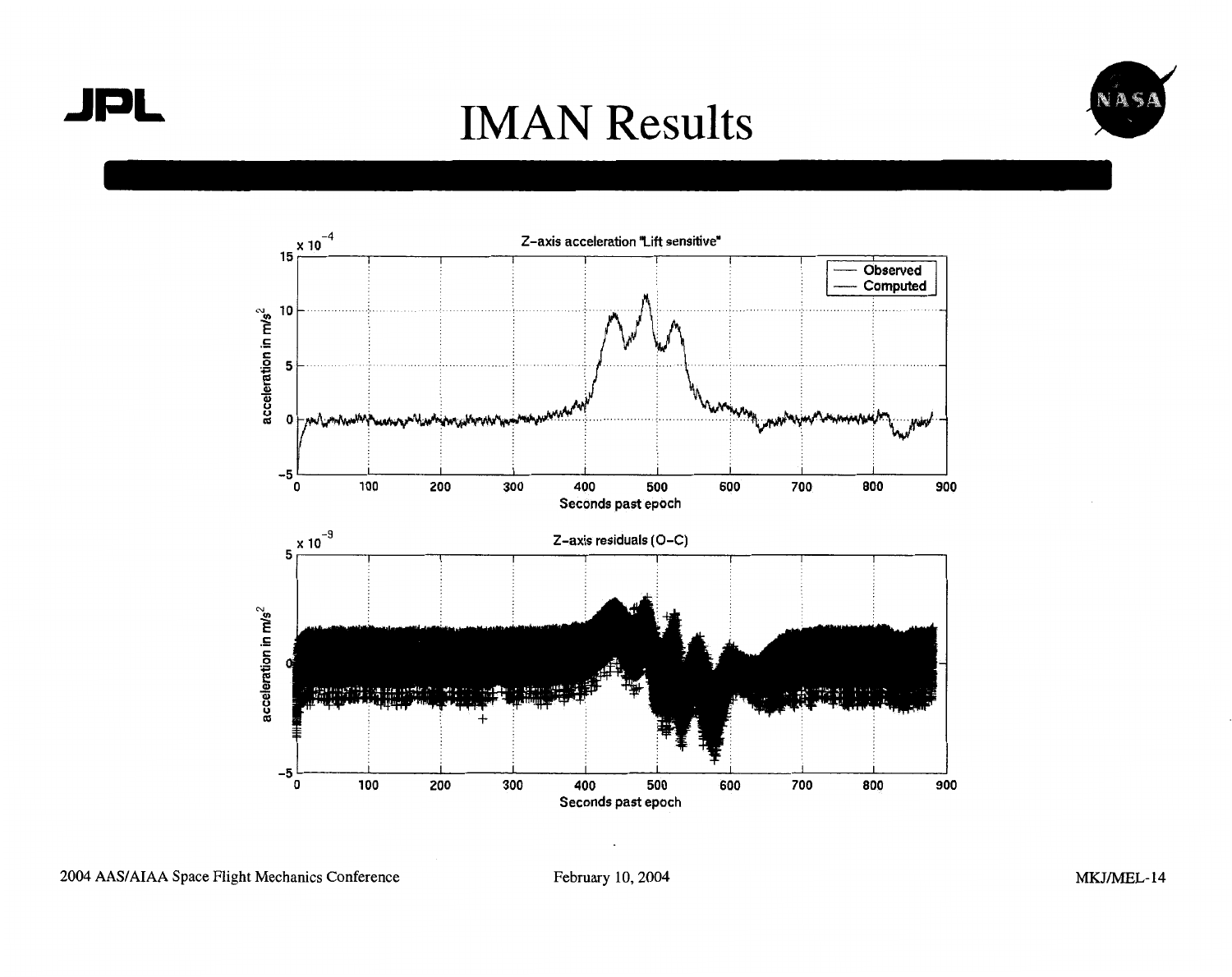





February 10, 2004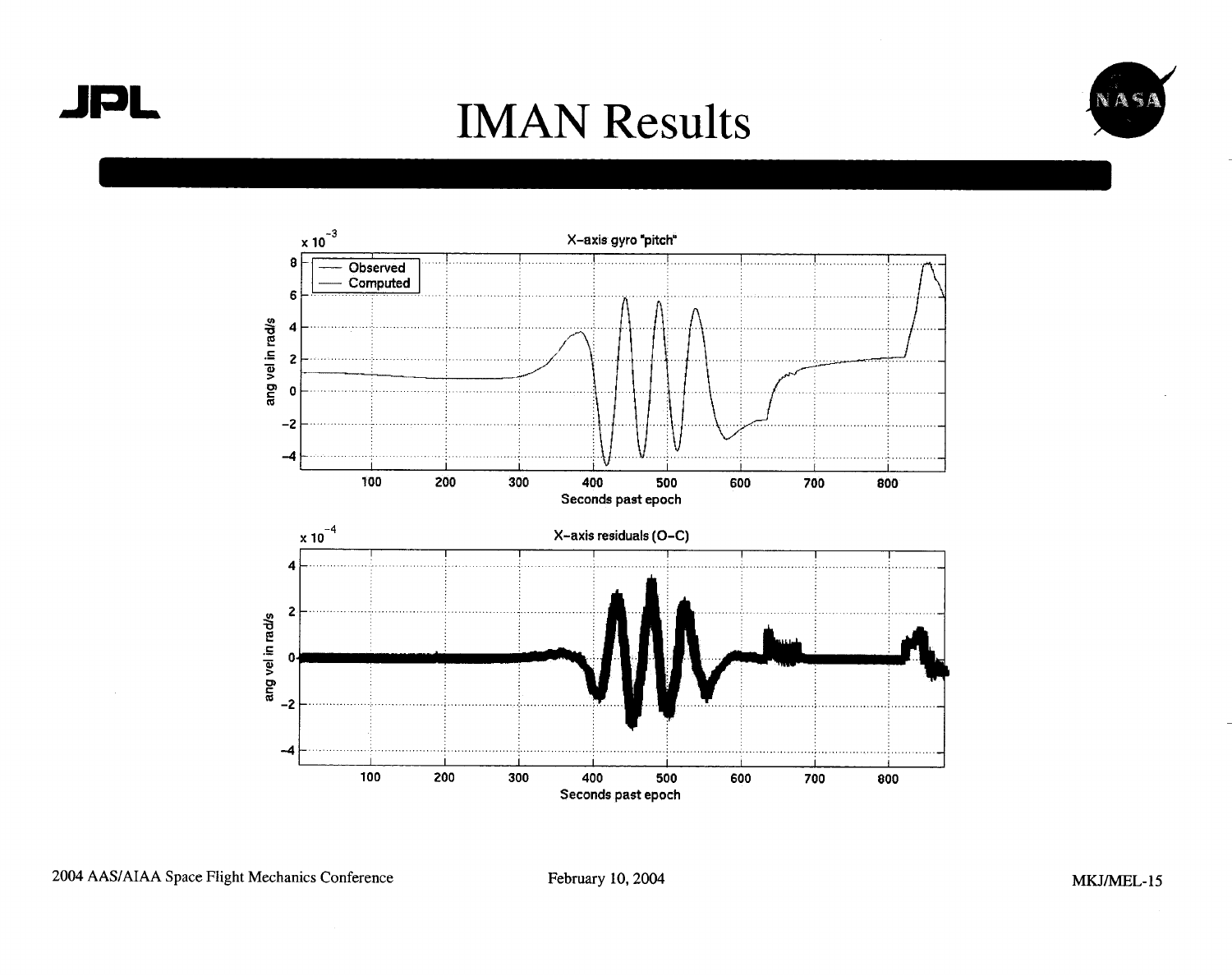





2004 AAS/AIAA Space Flight Mechanics Conference

February 10, 2004

MKJ/MEL-16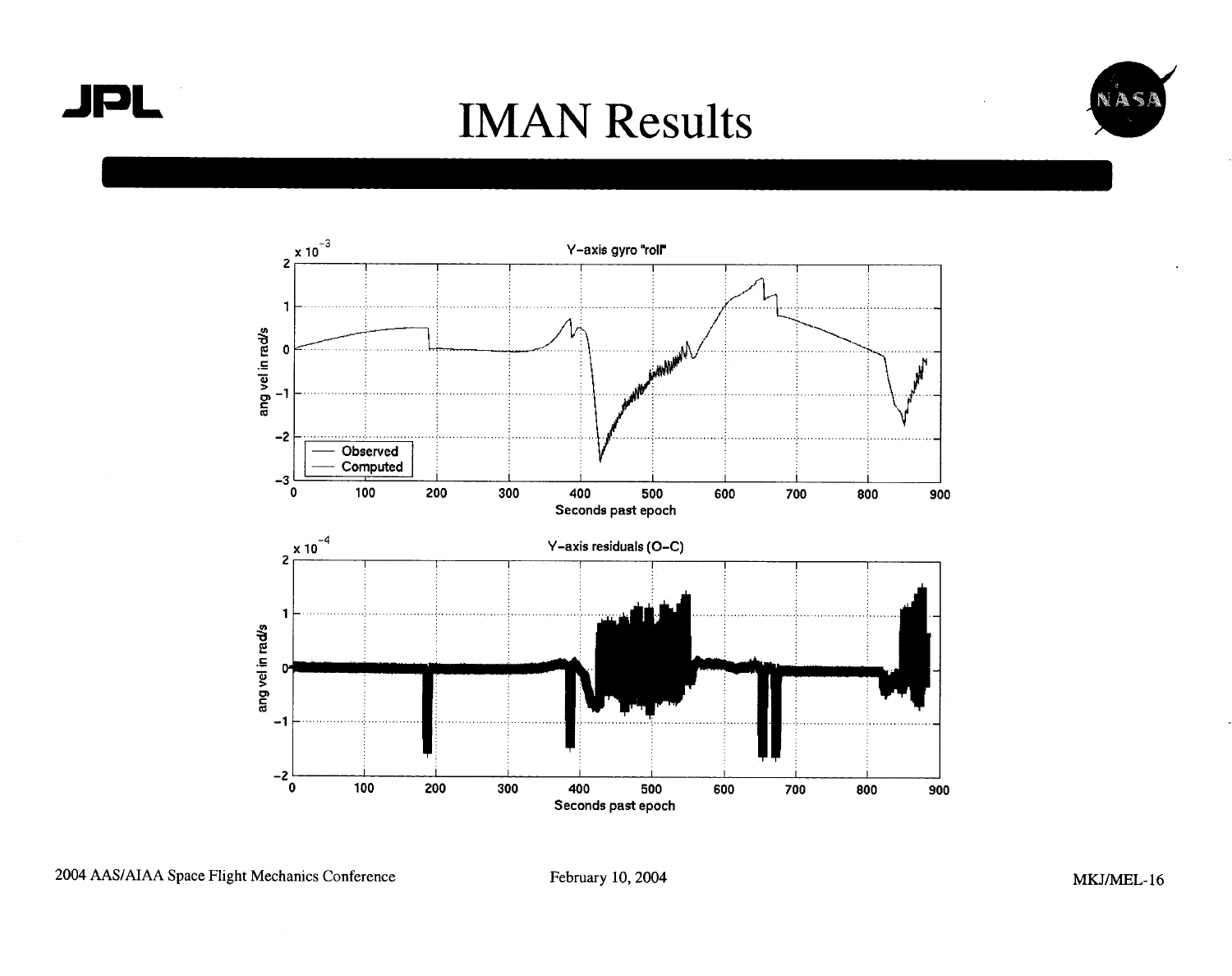



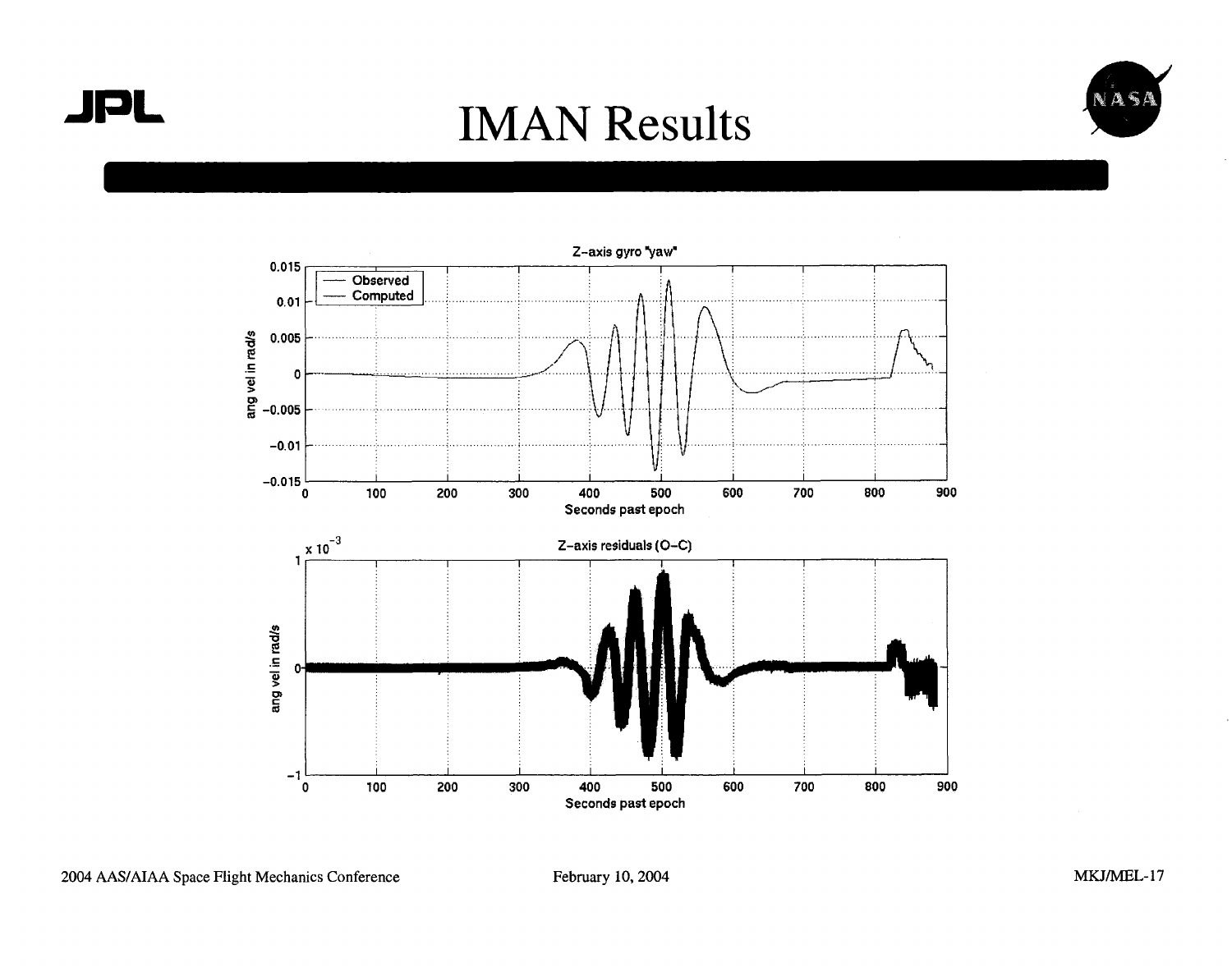





February 10, 2004